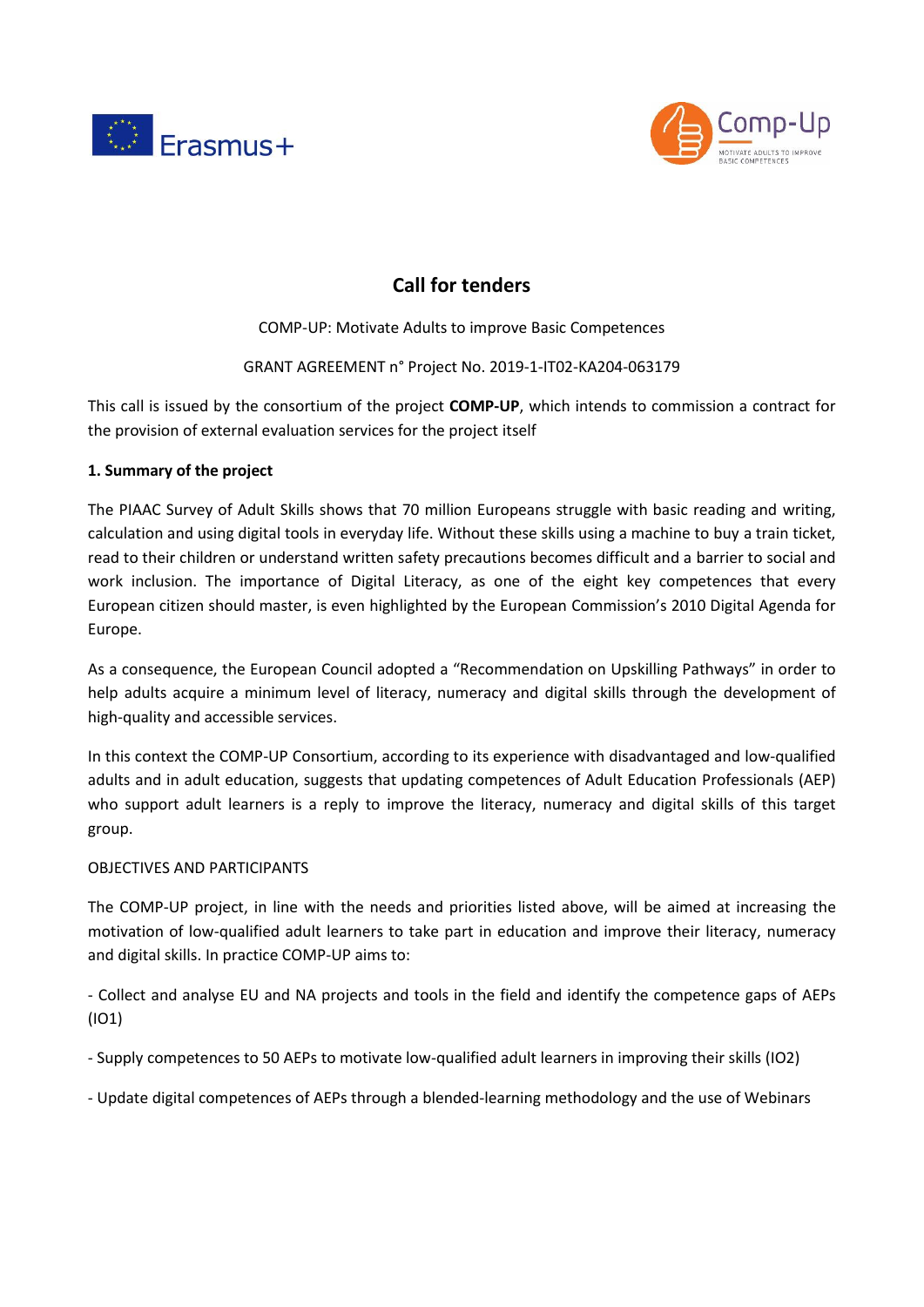



- Implement Motivation workshops to improve the 3 basic competences of 75 low-qualified adult learners (Digital, Literacy, numeracy) (IO4)

- Build a Local and EU Network of AEPs using the same methodologies

- Valorise the COMP-UP concept and training through 11 multiplier events reaching 280 people at EU level (E1-11).

# **METHODOLOGY**

The consortium will use different interconnected methodologies. First, it will investigate the needs and skill gaps of AEPs through a focus group in each country. Second, on the basis of an interactive process of development and mutual feedback the partnership will elaborate the COMP-UP Tool collection, Training Curriculum and Motivation Toolkit: a collection of useful resources for AEPs to implement workshops aimed at motivating low-qualified adult learners to improve their literacy, numeracy and digital competences. Finally, the development phase will be followed by a testing phase and a common learning and teaching activity.

The main expected RESULTS are:

IO1.COMP-UP Tool collection, a collection of already developed EU and NA projects, tools and methodologies in the motivation and skills assessment field and a guide for AEPs on how to apply them when working with low-qualified adults.

IO2.COMP-UP Training Curriculum to supply competences to AEPs to develop effective outreach, guidance and motivation strategies for low-qualified adult learners and to use skill assessment tools in the literacy, numeracy and digital area.

IO3.COMP-UP Online platform to create a network of AEPs and to share and valorise the Outputs, Webinars and the selected EU and NA projects and tools in the field of motivation and skills assessment at EU level.

IO4.COMP-UP Motivation Toolkit, a practical resource for AEPs to implement Motivation workshops to lowqualified adult learners, with step-by-step description on how to carry out the activities.

These IOs will be connected with Local and National Multiplier Events in each country to reach a wide range of target groups and stakeholders.

In addition to the 4 core intellectual outputs COMP-UP will develop further outputs necessary to achieve its objectives: Dissemination and Communication Strategy, Quality Management Handbook and reports.

COMP-UP will have an extended IMPACT on: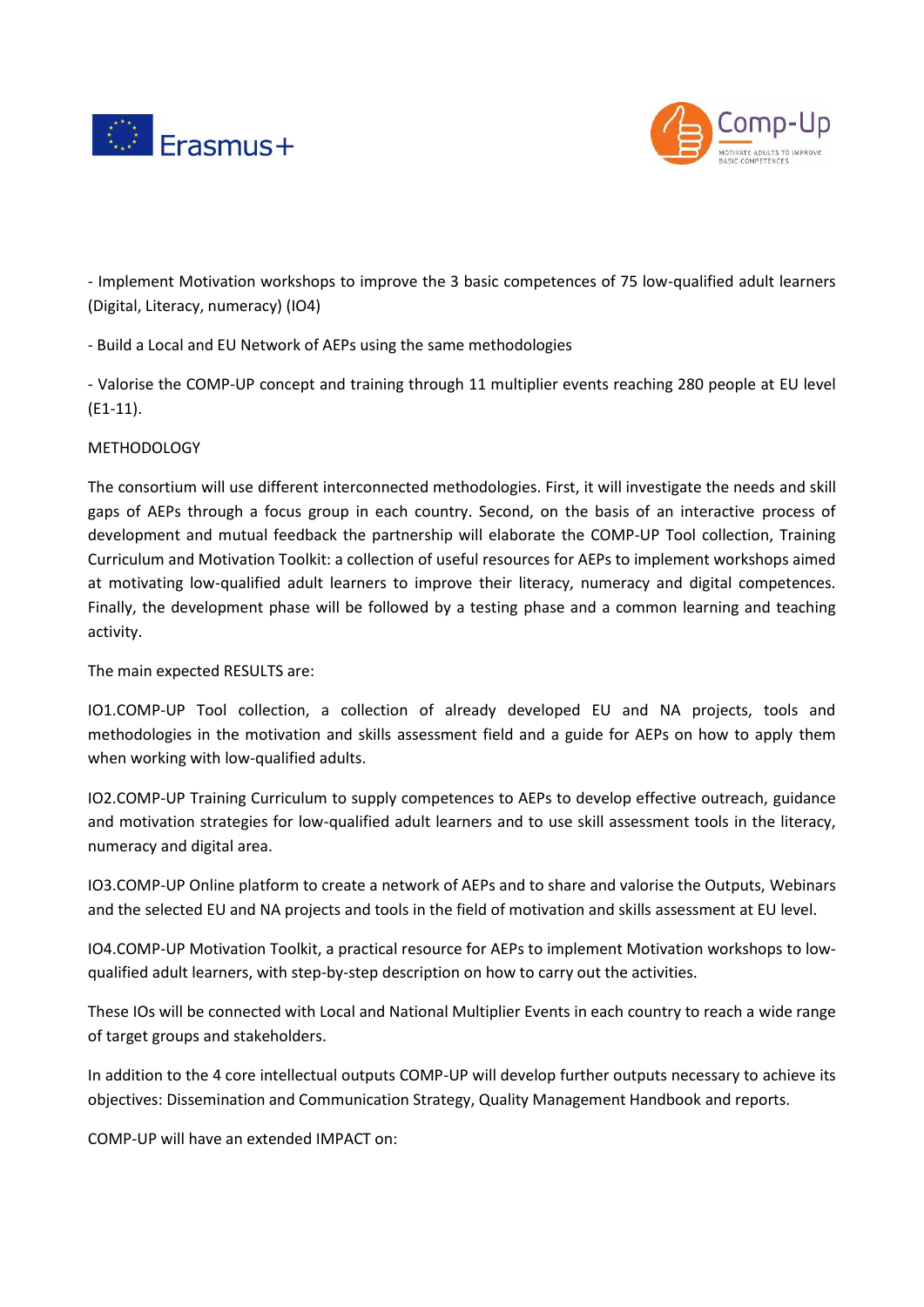



- Direct participants in the project (AEPs) who will acquire competences and innovative tools in the field of motivation and skill assessment (literacy, numeracy, digital) of low-qualified adults and networking with stakeholders;

- Low-qualified adult learners who will benefit indirectly in terms of better understanding of their own communication styles, learning styles and barriers in learning. As a consequence, they will be more motivated to take part in learning;

- Partner organizations who will integrate the COMP-UP training programme in their curriculum and will replicate it to reach even more professionals;

- Stakeholders, Associated Partners who can access a wide range of materials in various languages thanks to the online platform, which will be available for 5 years after the project end, thus ensuring a sustainable EU network of stakeholders in the field

#### **Partnership**

The consortium selected for the implementation of the COM-UP project has been composed by the following organizations:

All partners have different levels of knowledge and experience in working with Low Qualified adult learners and are all concerned with the topic and are reference organizations in their country. The COMP-UP consortium consists of 6 organizations from different backgrounds, experienced and relevant for the project and its main subject.

P1/IT is a private organization well known in Tuscany that manages over 100 services on daily or residential bases for low qualified people including migrants. It has also great experience in EU project development and management to help smooth implementation of project activities.

P2/AT is among the leading providers of social services in the Province of Styria with 1000 employees. It provides services to reply efficiently to the needs of Low Qualified adult in terms of supporting and better up their life opportunities.

P3/PL it is a private company providing vocational training in the field of IT. In the frame of EU-funded projects they create various IT tools that support project activities (e-learning platforms, OERs, on-line questionnaires, interactive trainings, mobile applications or Internet based dissemination campaigns).

P4/ES is a private organization with the objective of fighting social, cultural and economic exclusion of any disadvantaged group, it has managed projects aimed at the integration of disadvantaged people. Since 1987 they provide training workshops on social and labour inclusion.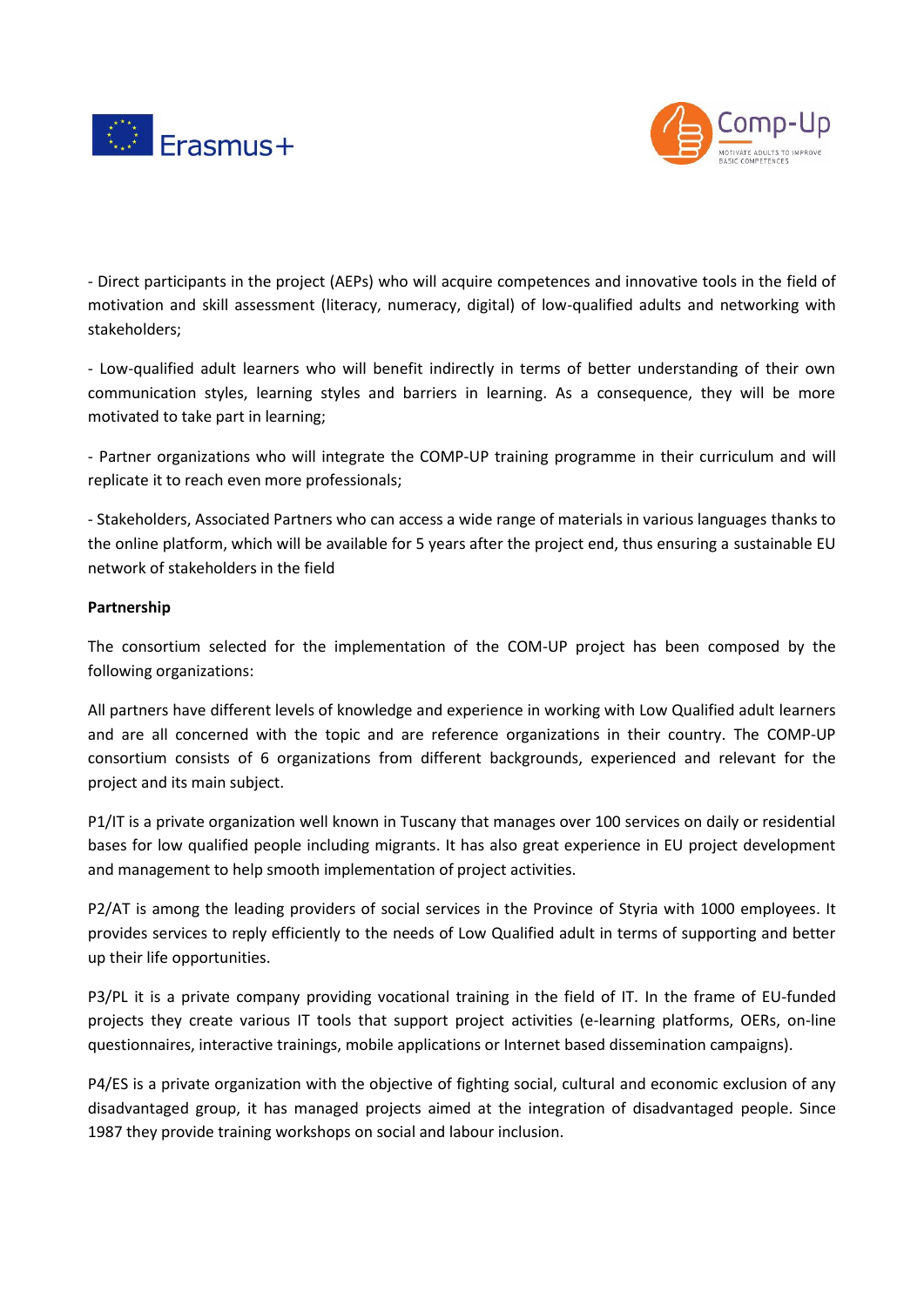



P5/RO is a lead actor of non-formal adult education and training in an economically less developed region of Romania (Harghita county, Central Region). It has played an important role in enhancing key competences of youth and adults since 1996.

P6/SE is an adult education association that offers a wide range of adult education all over Sweden. It is an association of five foundations: the university extensions attached to the Universities of Stockholm, Uppsala, Göteborg, Lund and Umeå.

## **Tasks of the external evaluator**

The project foresees the involvement of an EXTERNAL ORGANISATION who will deal with the quality management, to ensure an objective outside perspective. Partners will work together under the guidance of P1/Co&So, who will be the link between the partnership and the external evaluator.

Quality management is strongly linked with other management issues. The results of all evaluation activities will be regularly reflected by the partnership at each meeting and will have direct consequences on all further project management decisions.

The key areas of quality management will be:

- perspectives: ex-ante (before action), formative (during action), ex-post (after action)
- levels: process, product, impact
- experts: internal and external experts, partnership, stakeholders, target group members
- methods: questionnaires, observations, document analysis, variance analysis, etc.

#### **PROJECT EVALUATION**

Specifically, the external evaluator will be responsible for preparing the following deliverables of Project Evaluation:

| Deliverable | Deliverable name/type (a)                            | Format (b)        | Language (c) |
|-------------|------------------------------------------------------|-------------------|--------------|
| No.         |                                                      |                   |              |
|             | <b>Quality Management Handbook</b>                   | Electronic, 30 p. | EN           |
|             | Containing information on evaluation instruments,    |                   |              |
|             | procedures, products and outcomes with timetable and |                   |              |
|             | definition of quality criteria.                      |                   |              |
|             | <b>4 Evaluation Monitoring Reports</b>               | Electronic, 20 p. | EN           |
|             | Elaborated after each project meeting concerning the |                   |              |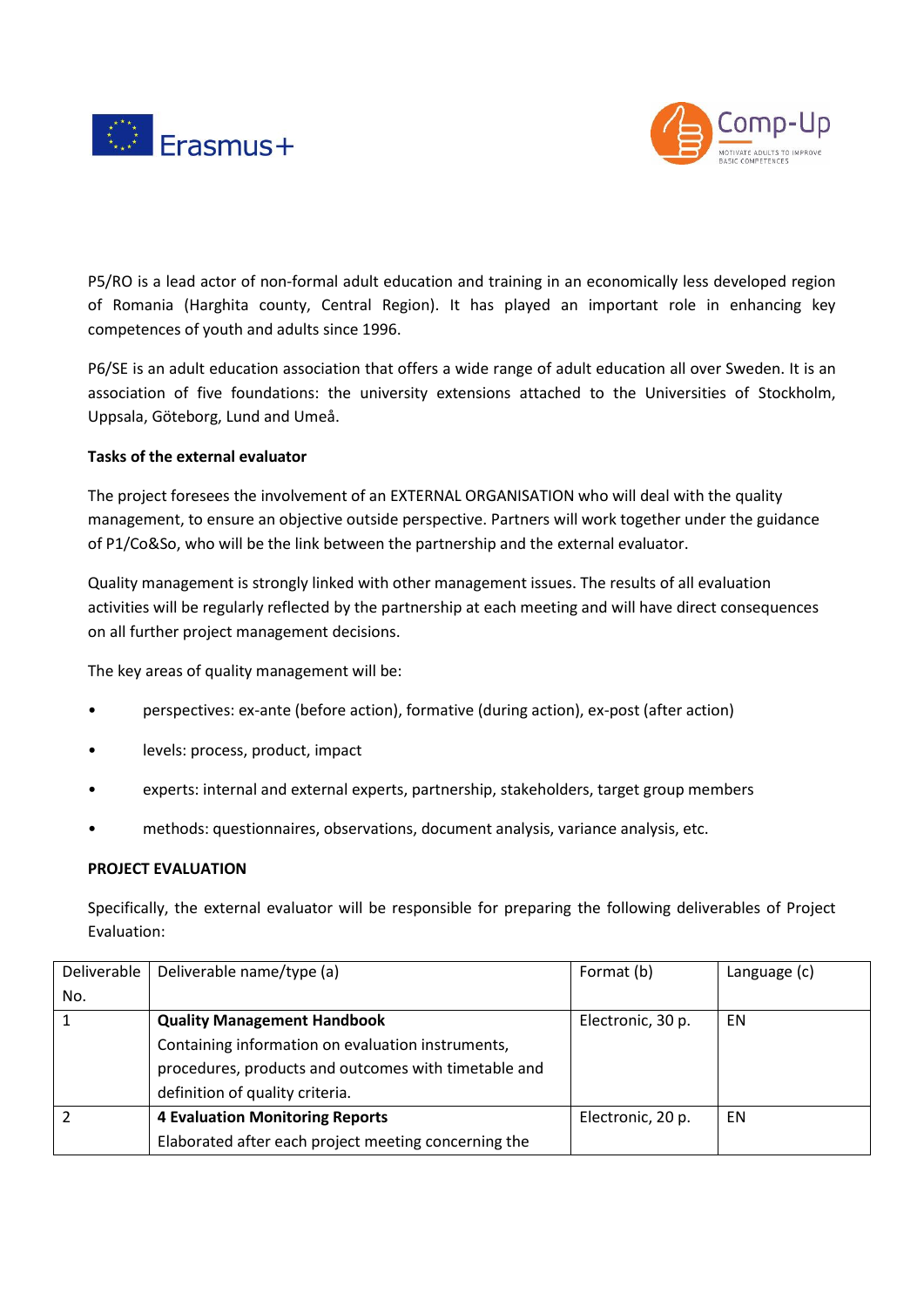



|                | main aspects of project meetings and phases.             |                   |           |
|----------------|----------------------------------------------------------|-------------------|-----------|
| $\overline{3}$ | <b>Progress Evaluation Report</b>                        | Electronic, 25p.  | <b>EN</b> |
|                | A comparative report of the 1st project year concerning  |                   |           |
|                | project process (meetings and phases), products          |                   |           |
|                | developed, dissemination activities and impact.          |                   |           |
| $\overline{4}$ | <b>Final evaluation report</b>                           | Electronic, 40 p. | <b>EN</b> |
|                | A comparative report of the whole project period         |                   |           |
|                | concerning project process (meetings and phases),        |                   |           |
|                | products developed, dissemination activities and impact. |                   |           |
| 5              | <b>Impact and Exploitation Report</b>                    | Electronic, 15p.  | <b>EN</b> |
|                | Elaborated at the end of the project, based on the       |                   |           |
|                | dissemination activities carried out by partners, with a |                   |           |
|                | section on the applicability of the EU dimension in the  |                   |           |
|                | project activities.                                      |                   |           |
| 6              | <b>Report on Local Training Sessions</b>                 | Electronic, 25p.  | EN        |
|                | Elaborated on the basis of questionnaires filled in by   |                   |           |
|                | participants and trainers.                               |                   |           |
| $\overline{7}$ | Report on COMP-UP Short term joint staff Training Event  | Electronic 15 p.  | EN        |
|                | Elaborated on the basis of questionnaires filled in by   |                   |           |
|                | participants and trainers.                               |                   |           |
| 8              | <b>Report on Local and National Multiplier Events</b>    | Electronic 10 p.  | <b>EN</b> |
|                | Elaborated on the basis of feedbacks received by         |                   |           |
|                | participants concerning the relevance and quality of the |                   |           |
|                | Intellectual Outputs presented.                          |                   |           |

## **3. Time schedule and reporting**

The contract shall have the duration from the 01.03.2020 to 31.12.2021

The evaluation reports are due to be submitted as follows:

| Deliverable No. | Deliverable<br>name/type                  | Deadline                                        |
|-----------------|-------------------------------------------|-------------------------------------------------|
|                 | <b>Quality Management</b><br>Handbook     | March 2020                                      |
|                 | 4 Evaluation<br><b>Monitoring Reports</b> | <b>March 2020</b><br>June 2020<br>December 2020 |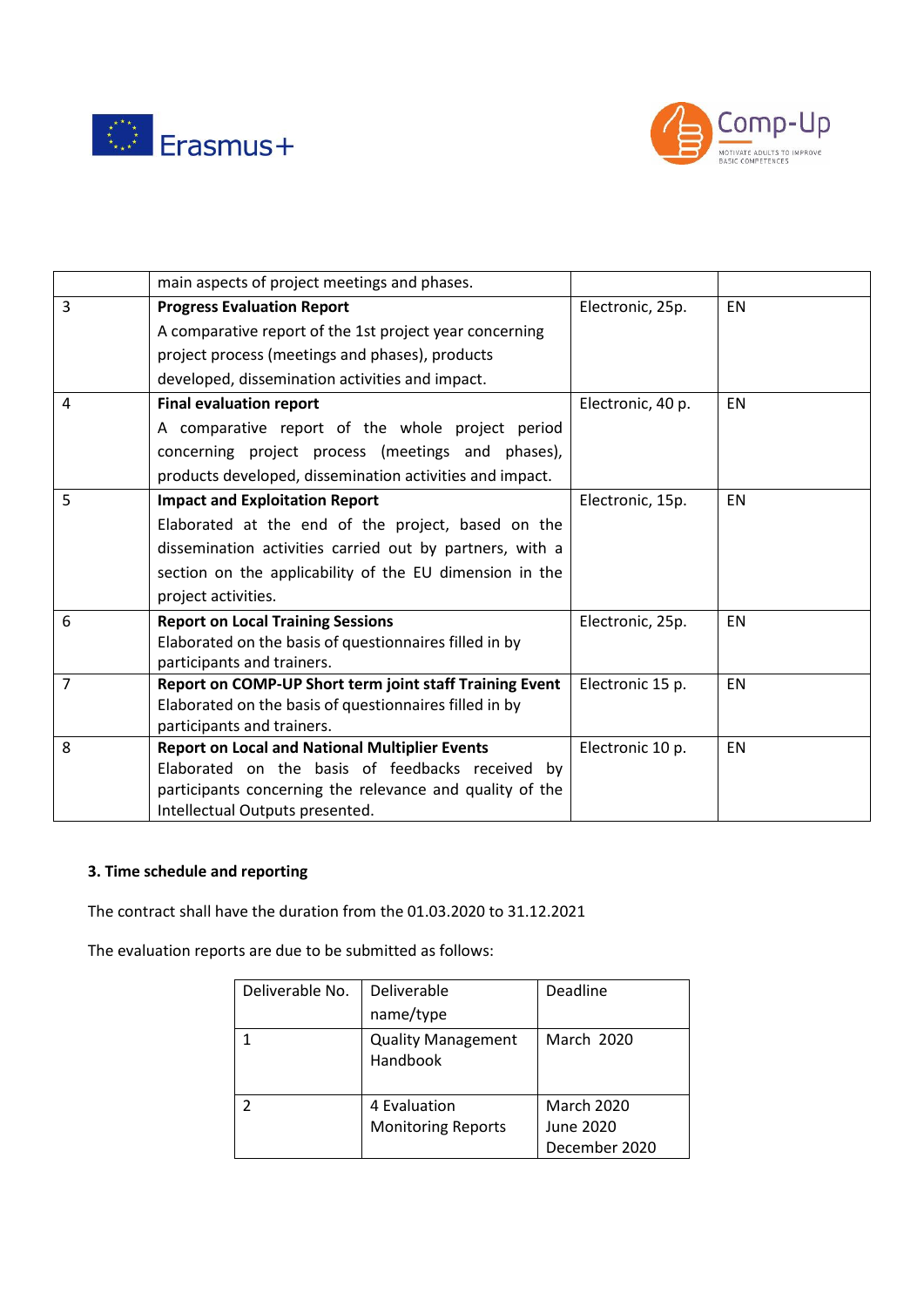



|   |                                                                      | December 2021 |
|---|----------------------------------------------------------------------|---------------|
| 3 | evaluation<br>Progress<br>report                                     | October 2020  |
|   |                                                                      |               |
| 4 | Final evaluation report                                              | December 2021 |
| 5 | Impact and<br><b>Exploitation report</b>                             | December 2021 |
|   |                                                                      |               |
| 6 | Report on Local<br><b>Training Sessions</b>                          | April 2020    |
| 7 | Report on COMP-UP<br>Short term joint staff<br><b>Training Event</b> | May 2021      |
| 8 | Report on Local and<br>National<br>Multiplier<br>Events              | December 2021 |

#### **4. Payment**

The subcontractor will be chosen on the basis of the best offer.

#### **5. Selection criteria**

Applicants should have significant experience and sound knowledge in the following domains:

- Quality Management in EU funded projects.
- Evaluation of programmes, policies or projects.

Applicants must have excellent knowledge of the English language and must be able to work within specified deadlines and respect budgetary limits.

The above criteria can be proven by the applicants' profiles and/or CVs of key staff involved in the offer.

#### **6. Award Criteria**

The contract will be awarded to the tender offering the best value for money on the basis of the quality and price, taking into account the specific requirements and selection criteria of the tender. The principles of transparency and equal treatment will be respected with a view to avoiding any conflicts of interest.